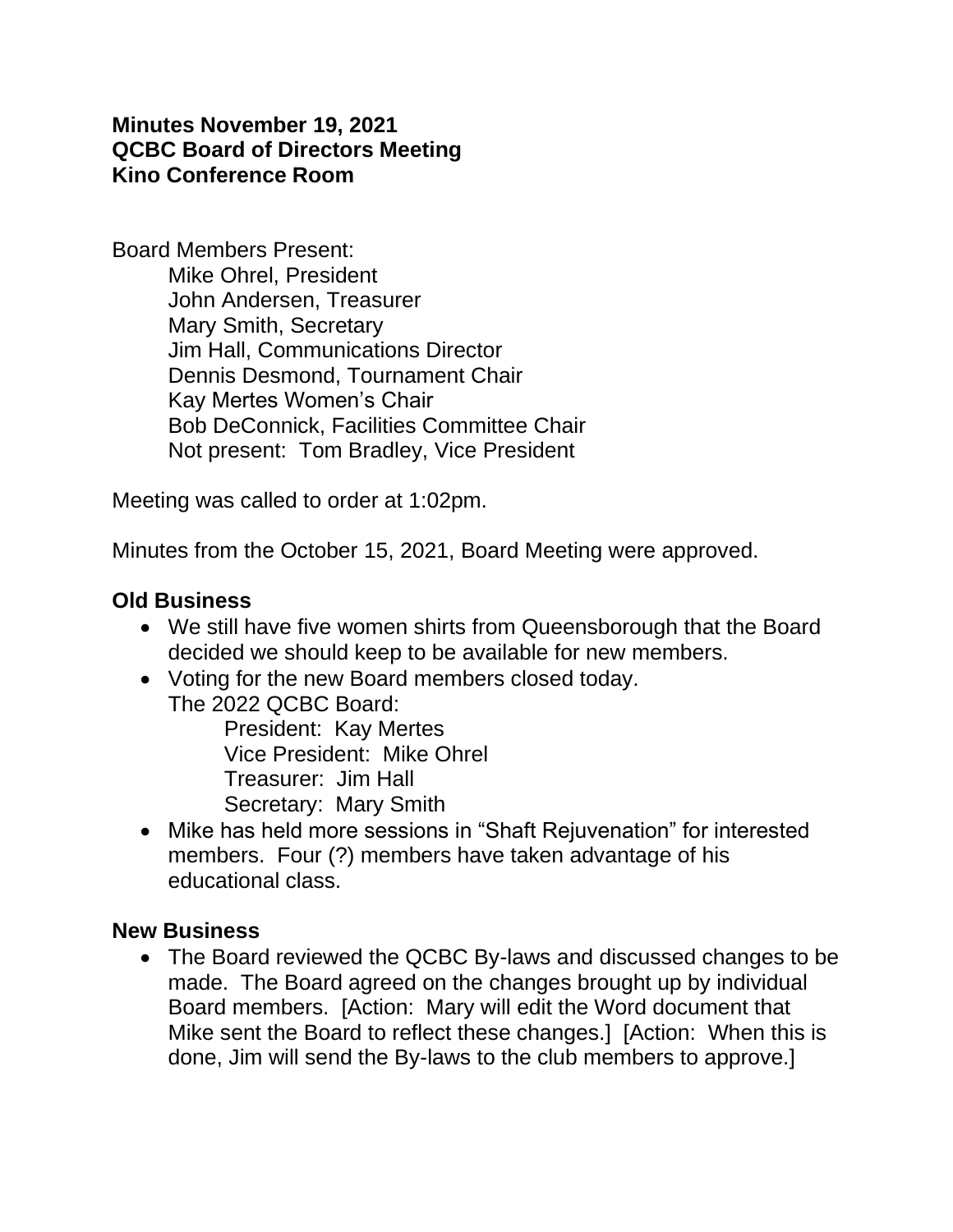- At Mike's request, the Board revisited the Group and Individual reservation system and calendar bookings. It was decided that individuals could book a table only one week in advance of their scheduled play (not reserve it for six months out). Group Play may be reserved by the Board leadership for three to six [?] months in advance.
- Dennis wanted to resume In-House Tournaments that would happen from September to February in 2021 & 2022 and have a scheduled day for that. It was decided that Tuesday mornings are best because tournaments are open to men and women. Couples Pool will not happen on the first Tuesday of each month, but those members can participate in the tournaments. [Action: Dennis will set-up the first In-House Tournament as a Jack and Jill Tournament to occur on Tuesday, December 7, 8:45am-noon.] [Action: Mike will announce in his "President's Message" to the members that the first Tuesday of each month will be reserved for **In-House Tournaments**.]
- Shays Billiards are scheduled to provide pocket maintenance and leveling for all three Billiards tables on the afternoon of Wednesday, November 24. The Billiards Room has been reserved from 1-5pm. [Action: Mike will contact Daryl Laux (and Epi) to announce the closure of the Billiards Room in "What's Happening."] Shays is opening a new store in Phoenix.
- The Board decided that Friday, December 17, at 1pm would be the QCBC Annual Meeting in the Kino Conference Center. It will be open to all QCBC Members. Each Board Member will do a short presentation and summary of their 2021 activities for the club. [Action: Mike will announce this in his next "President's Message" to the club members.]

## **Group Updates**

- Kay reported that Ladies Pool is going well with the change to Thursday mornings. She says that it has grown and she hopes that continues.
- Dennis is excited that Quail Creek has a competitive and an undefeated Travel Team this fall. They have won 4 tournaments in the last four encounters. The Travel Team goes to Voyager Resort this Saturday with eight team members participating. Dennis also presented to the Board the new Billiards League that he and Ken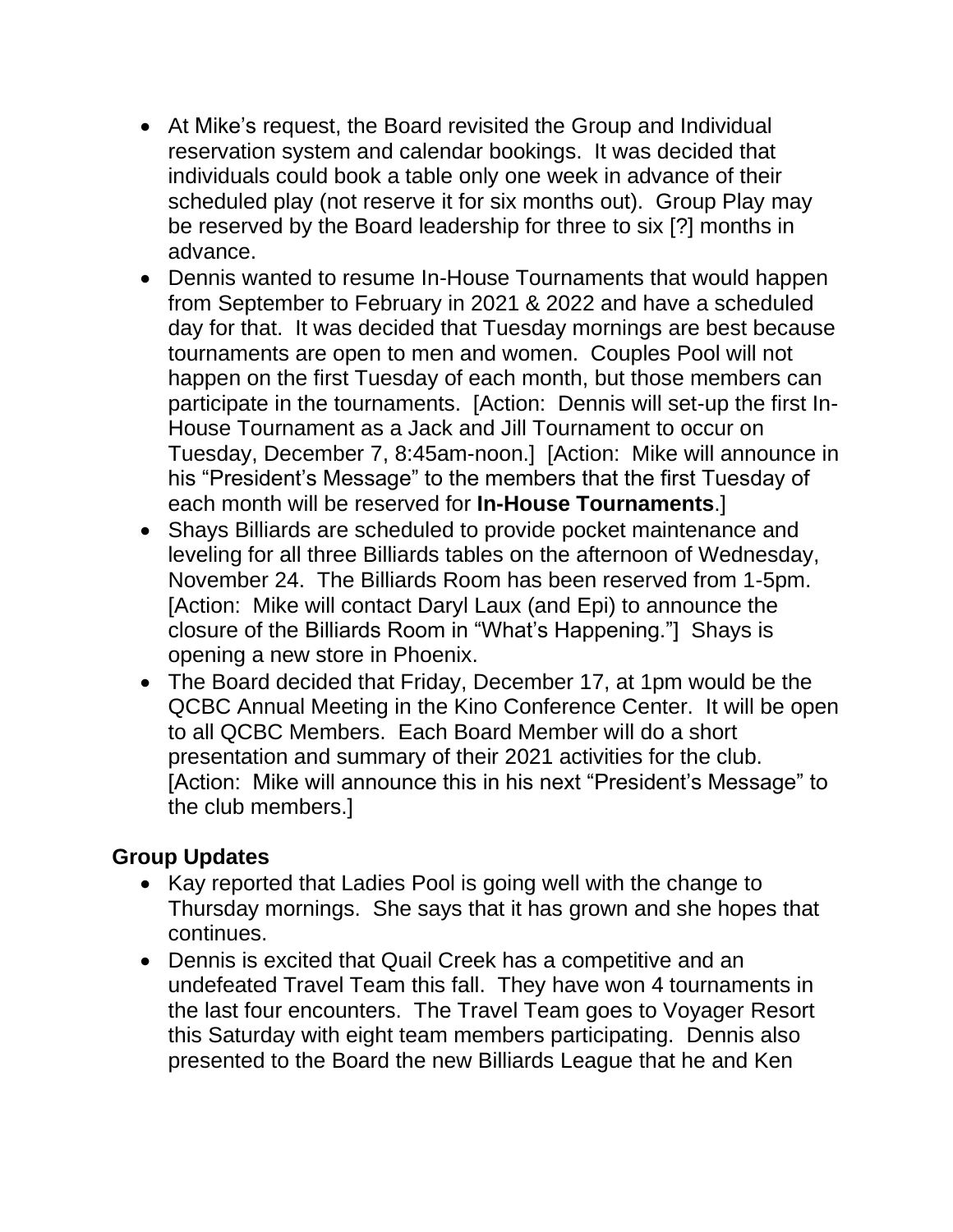from GVR put together. There will be seven teams participating in 2022. These include:

Sun Lakes/Mesa Mission Royal/Casa Grande Sun City Vistoso/Oro Valley Pool Players of The Brooke Voyager Resort Pool Club/Tucson Green Valley Recreation/Green Valley Quail Creek Billiards Club/Green Valley

The tournaments will be held the second Saturday of each month beginning in January 2022 through December 2022, excluding the summer months. Each club will host three Home games and will go to three Away games. Dennis said this took some effort to put together, but he is very excited about it.

- Mike reported that the M-W-F 8-ball continues to average 10-12, sometimes 16, men. About half of them go to The Grill for lunch on Fridays.
- Mike is encouraged by the interest in Couples Play (Jack & Jill) on Tuesday mornings (9-11am). Five couples have been participating and Mike plays with the odd team out. Individuals can show up and be matched to form a team. Mike has cancelled the Saturday afternoon (1-3pm) Couples Play sessions due to lack of attendance.

# **Closed Items**

• The QCBC slot in the Kiosk in Madera Clubhouse now holds more brochures and membership applications.

# **Tabled Business**

- QCBC Budget Request
- Membership Drive

## **Other Business**

• Bob wanted clarification on the sign-up sheets for going to tournaments. Right now, just because you sign up doesn't mean that you are going. Dennis explained that currently there is a subjective ranking of "travel team" players that was set up over two years ago by a committee of Patrick Nigro, David Kidwell, and himself. The Board decided that the sign-up sheet should state: "Sign up if you are **Available** to go to [said] tournament." The sign-up sheet is not who